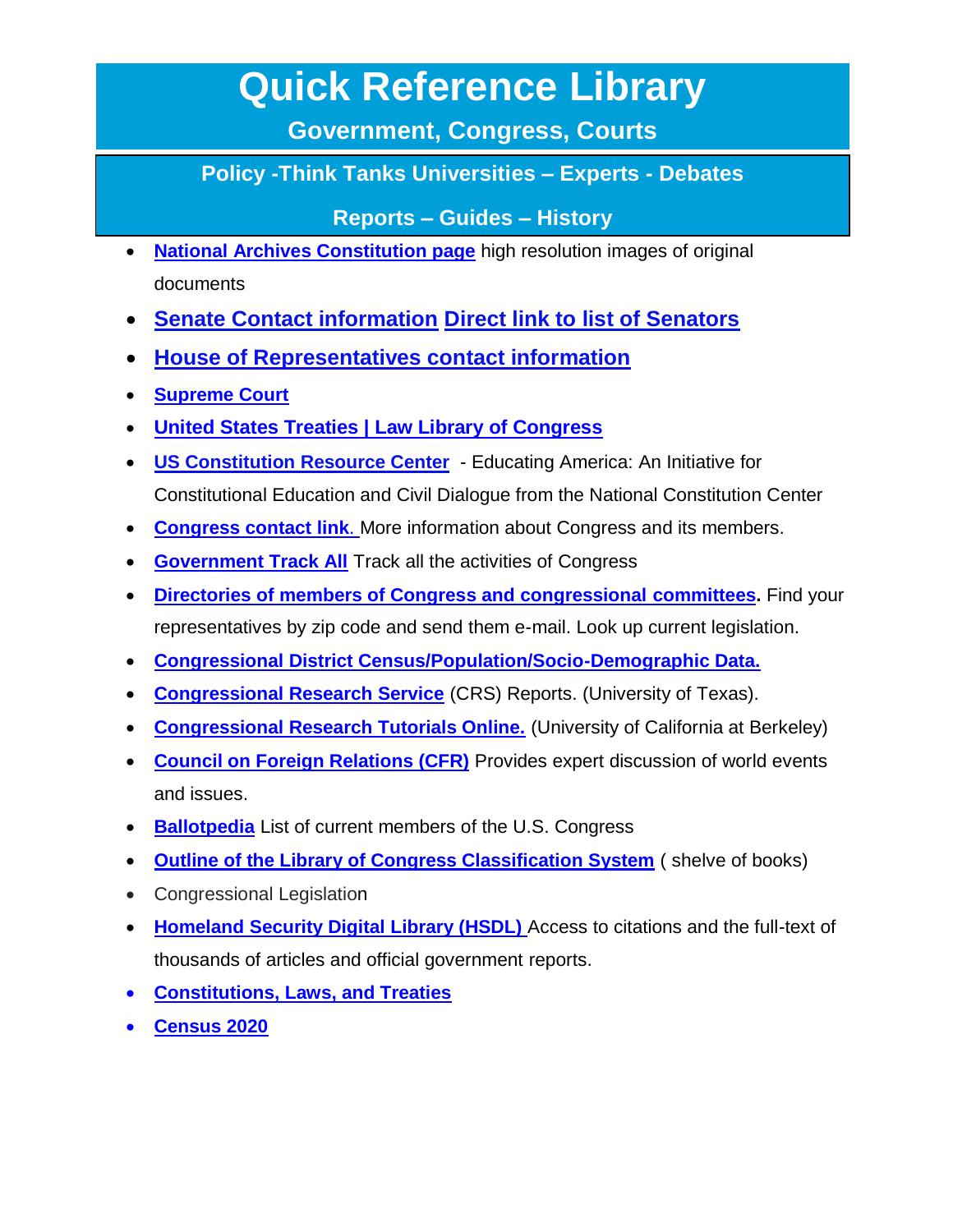## **Constitution, Laws, Treaties Trade, Census, Statistics, Libraries**

- **[Encyclopedia of Mass Violence](http://www.sciencespo.fr/mass-violence-war-massacre-resistance/)**
- **[World Health Organization COVID 19 RESPONSE AND GUIDELINES](https://www.who.int/emergencies/diseases/novel-coronavirus-2019?gclid=Cj0KCQjwvO2IBhCzARIsALw3ASrklBOp-JWHpj-nnzmTn_2VDIhJMFTHT9fdyLaMyVJkgcs7nVwM8nYaAok7EALw_wcB)** (World Health Organization)
- Heartland Institute "**[Guide to Classical Liberal Think Tanks](https://www.heartland.org/publications-resources/publications/the-heartlander-july-2005-1)**." Joseph L. Bast. Heartland Policy Study
- **[U.S. History and Historical Documents](https://www.usa.gov/history)** agencies and departments. Reference
- **[Statistics selected by your Geography from Fed Stats/Map Stats](https://nces.ed.gov/FCSM/index.asp)**
- **[Foreign Relations/Diplomatic History/International Relations index](https://history.state.gov/)** of recent articles, no full-text.
- **[Google Scholar](http://scholar.google.com/)** This provides access to many free full-text articles, as well as citations to many other articles.
- **[Handbook of Latin American Studies](http://memory.loc.gov/hlas/)** Citations-only database from the U.S. Library of Congress.

## **Think Tanks - Universities - Expert Commentary – Fact Checking**

- **[The Anarchy Archives](http://dwardmac.pitzer.edu/Anarchist_Archives/)** from Pitzer College
- **Ballotpedia** is the online encyclopedia of American politics and elections
- **[The Brennan Center for Justice](https://www.googleadservices.com/pagead/aclk?sa=L&ai=DChcSEwivq7_wsrjyAhUqDK0GHbtADpoYABAAGgJwdg&ohost=www.google.com&cid=CAESQOD2Eksitgfq6-qD7tBc9pOtVtX9VOLDXdq4cULmFip0EloD-qfJVoJMjZRyNHB7BJVWeE9lhR0-bWn7ZQeB8XI&sig=AOD64_1APXMNaB7UuuLQyunzH5vQwdMDHg&q&adurl&ved=2ahUKEwjx7azwsrjyAhXuGTQIHdvHCS0Q0Qx6BAgEEAE)** New York University School of Law
- **[Campaign Contributions from Opensecrets.Org](http://www.opensecrets.org/)**
- **[Center for Democracy and Technology](http://www.cdt.org/)**
- **[Center for Public Integrity](http://www.publicintegrity.org/)**
- **[Center for Strategic and International Studies \(CSIS\)](http://www.csis.org/)** Provides expert commentary about world events and issues.
- **[Country Reports.org](http://www.countryreports.org/)** A collection of cultural, historical, statistical, and geographic information about countries.
- **[ECAI: The Electronic Cultural Atlas Initiative](http://www.ecai.org/)**
- **[Economic Freedom of the World Report.](http://www.freetheworld.com/)**
- **FactCheck.org - [The Annenberg Political Fact Check Site](http://www.factcheck.org/)**
- **[The Federal Judiciary](http://www.uscourts.gov/)**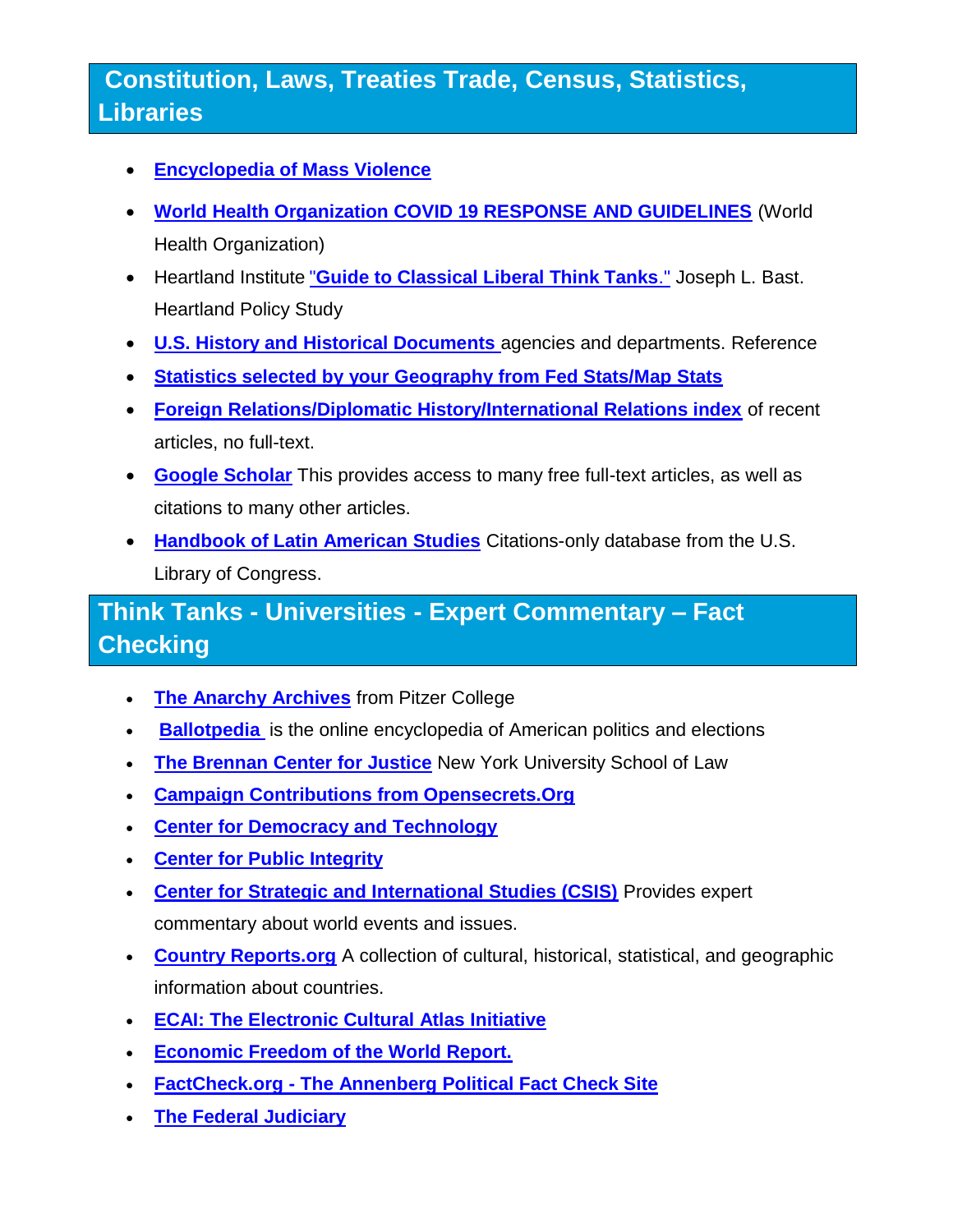- **[First Amendment Center for the Freedom of Speech.](http://www.firstamendmentcenter.org/)**
- **[Foreign Policy Research Institute](http://www.fpri.org/)**
- **[Governing.com](http://www.governing.com/)** Information and commentary about state governments.
- **[Government Accountability Office](http://www.gao.gov/)** Official reports on U.S. government operations.
- **[Government Performance Project \(GPP\)](http://www.pewtrusts.org/en/archived-projects/government-performance-project)**. This provides statistics and commentary about states, and even compares them as well.
- **[Catalog of federal government](https://catalog.gpo.gov/F?RN=83063099)** publications.
- **[Policy Issues](https://www.state.gov/policy-issues/)** portal for information from the U.S. State Department

## **Debates – Laws – Reports – Guides – Data Bases – Libraries**

- **[The History of Televised Debates](http://www.museum.tv/debateweb/html/index.htm)**
- **[How a Bill Becomes a Law](https://kids-clerk.house.gov/grade-school/lesson.html?intID=17)** (Kid's Guide)
- **[How a Bill Becomes a Law in Congress](https://youtu.be/B45S0K_tQKA)** (online tutorial)
- **[How Our Federal Laws are enacted.](http://thomas.loc.gov/home/enactment/enactlawtoc.html)**
- **[How Our Federal Laws are Made](https://youtu.be/3bBfGLehq88)**
- **[Information about Governors around the Country](http://www.nga.org/governors)**
- **[POGO Reports](http://www.pogo.org/our-work/)** on Government Activities (VERY IMPORTANT DATA BASE)
- **Inter - [American Development Bank \(IDB\)](http://www.iadb.org/)**
- **[International Monetary Fund \(IMF\)](http://www.imf.org/)**
- **[Just War Theory.com](http://www.justwartheory.com/)**. Links to other resources on philosophical/political topic.
- **[Latin American Political Database](http://pdba.georgetown.edu/)** from Georgetown University.
- **[The Library Economics and Liberty](http://www.econlib.org/)** This site has free online texts of classic books and essays in the fields of economics and political science.
- **[Nationalism Studies Information Clearinghouse](http://www.nationalismproject.org/)**
- **[Nationmaster](http://www.nationmaster.com/)**. You can use this site to find statistics and make charts.
- **Follow the Money - [National Institute of Money in State Politics](https://www.followthemoney.org/)**
- **Non - [Governmental Organizations \(NGOs\) Research Guide](http://www.lib.berkeley.edu/doemoff/govinfo/intl/gov_ngos.html)** University of California, Berkeley, Library.
- **[The Online Library of Liberty](http://oll.libertyfund.org/)** This site has free online texts of hundreds of classic books and essays in the fields of government and political science. **The Liberty Fund.**